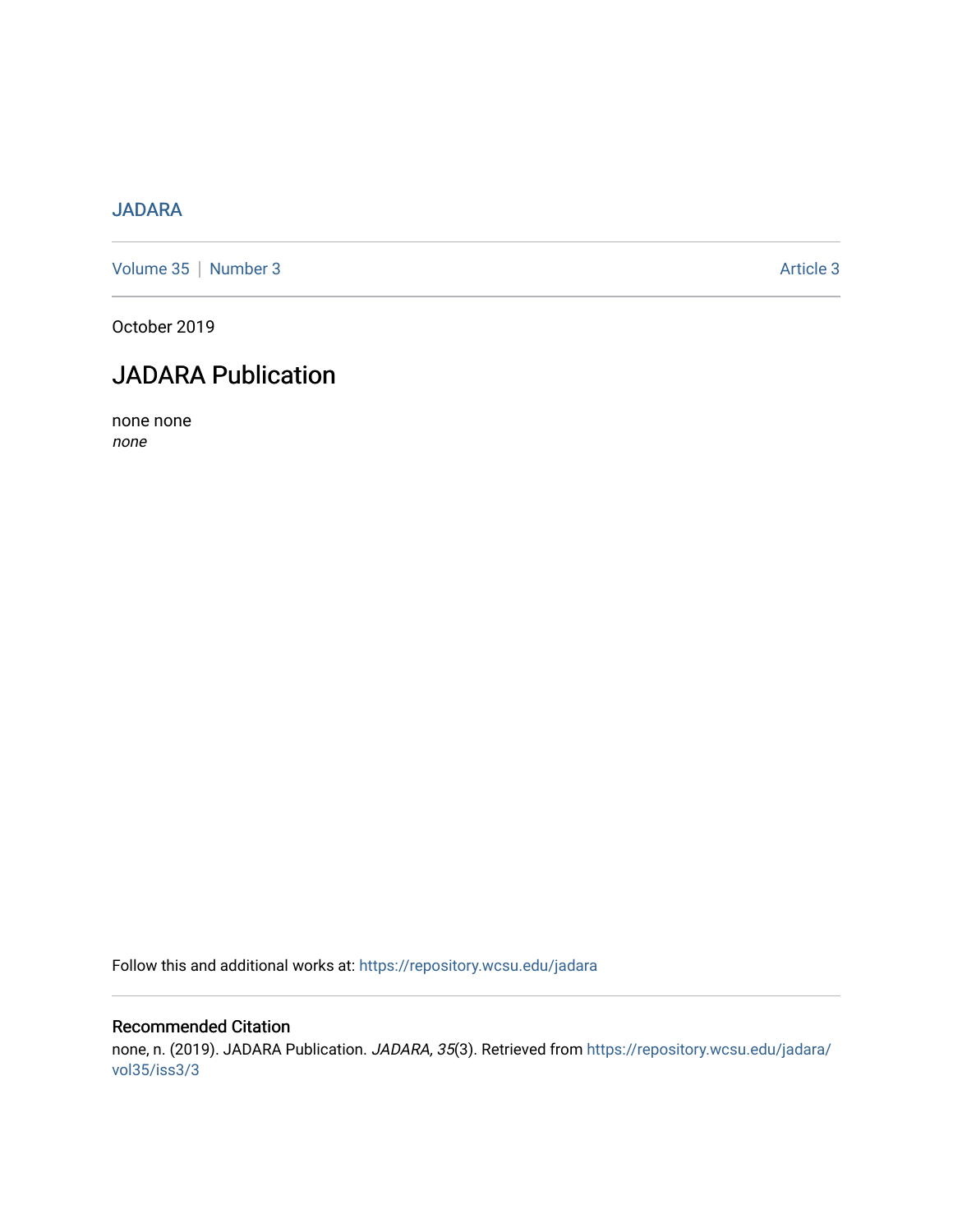## JADARA The official publication of ADARA

## An Organization for Professionals

Networking for Excellence in Service Delivery with

Individuals who are Deaf or Hard of Hearing

## **Editors**

Diane Morton Gallaudet University Gerard G. Walter NTID

## Editorial Review Board

Nancy Eldredge Private practice, Tucson, AZ

Yvette Getch University of Georgia

Irene Leigh Gallaudet University

Carlotta Lockmiller East Central University

Greg Long Northern Illinois University

Nancy Long Northern Illinois University Russell Rosen Columbia University

John Schroedel University of Arkansas

Myra Taff-Watson University of Arkansas

Raymond Trybus California School of Professional Psychology

McCay Vemon Private practice. South Ponte Vedra Beach, PL

Amatzia Weisel Tel Aviv University

#### c. by ADARA 2003

Volume 35 Number 3 SPRING 2002 Published by WestCollections: digitalcommons@wcsu, 2002